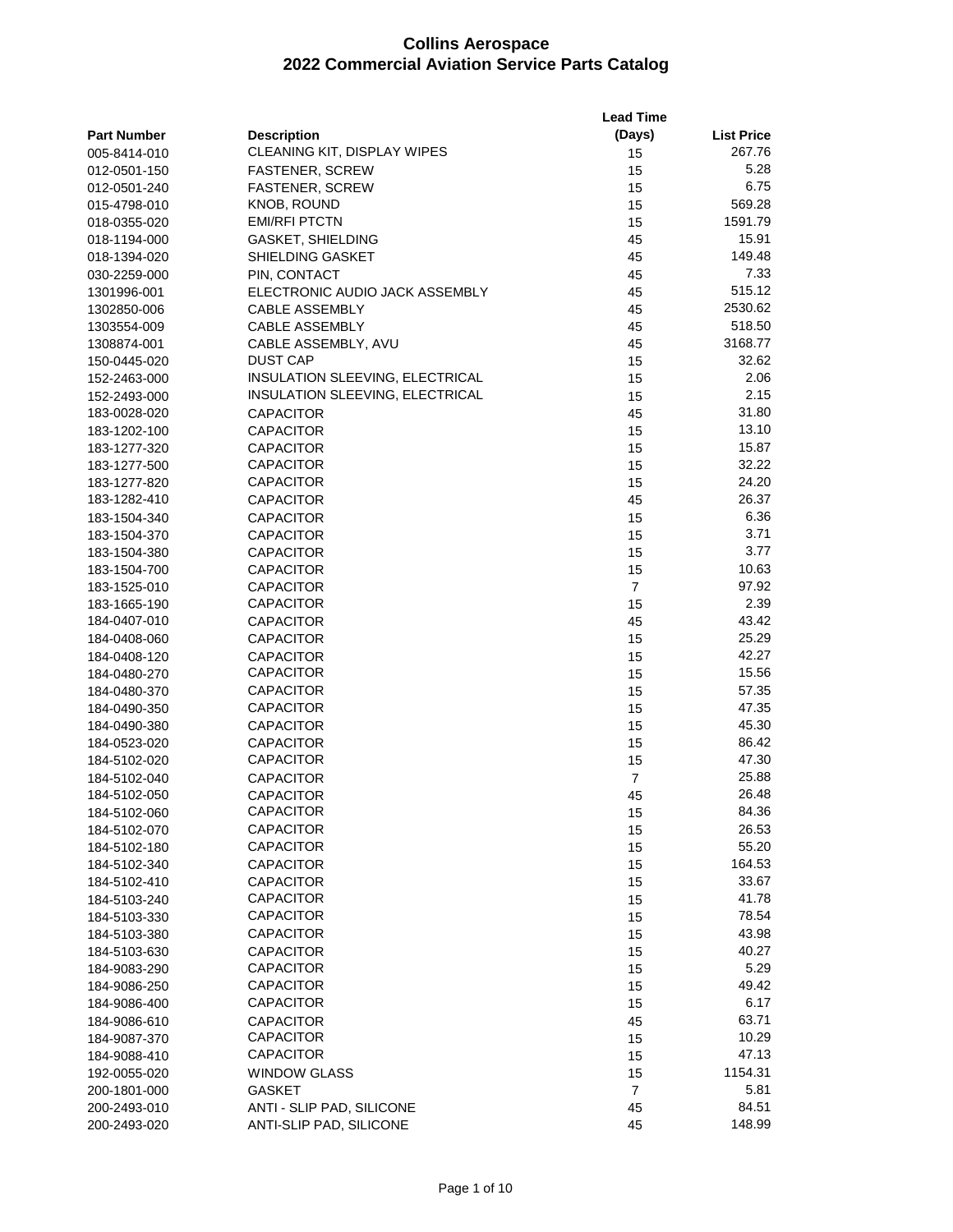|                              |                                          | <b>Lead Time</b>     |                   |
|------------------------------|------------------------------------------|----------------------|-------------------|
| <b>Part Number</b>           | <b>Description</b>                       | (Days)               | <b>List Price</b> |
| 221-0148-010                 | LITHIUM - THIONYL CHLORIDE               | 45                   | 329.54            |
| 230-0626-040                 | MOTOR, D.C.                              | $\overline{7}$       | 528.06            |
| 240-2037-000                 | COIL, RADIO FREQUENCY                    | 15                   | 4.59              |
| 240-2041-000                 | COIL, RADIO FREQUENCY                    | 15                   | 3.44              |
| 240-2047-000                 | COIL                                     | 45                   | 2.15              |
| 240-2715-130                 | COIL, RADIO FREQUENCY                    | 15                   | 7.85              |
| 240-2715-310                 | COIL, RADIO FREQUENCY                    | 15                   | 5.15              |
| 241-0725-010                 | FILTER, RADIO INTERFERENCE               | 45                   | 13.97             |
| 259-2900-150                 | SWITCH, ROTARY                           | 15                   | 52.31             |
| 259-2971-010                 | SWITCH ROTARY, PC BOARD                  | 15                   | 1383.53           |
| 259-9628-190                 | SWITCH, ROTARY                           | 15                   | 164.68            |
| 259-9628-490                 | SWITCH, ROTARY                           | 15                   | 131.21            |
| 259-9676-010                 | SWITCH, ROTARY                           | 15                   | 261.95            |
| 260-2709-000                 | SWITCH, PUSHBUTTON                       | $\overline{7}$       | 16.07             |
| 262-0179-000                 | LAMP, INCANDESCENT                       | 15                   | 5.14              |
| 262-1285-060                 | LAMP, INCANDESCENT                       | $\overline{7}$       | 6.86              |
| 262-2204-040                 | LAMP, INCANDESCENT                       | 15                   | 14.52             |
| 262-2414-110                 | LIQUID CRYSTAL DISPLAY                   | 15                   | 1710.66           |
| 262-2414-120                 | LIQUID CRYSTAL DISPLAY                   | 15                   | 1972.00           |
| 262-2414-130                 | <b>LIQUID CRYSTAL DISPLAY</b>            | 15                   | 1779.42           |
| 262-2414-140                 | LIQUID CRYSTAL DISPLAY                   | 15                   | 1818.95           |
| 262-2414-150                 | LIQUID CRYSTAL DISPLAY                   | 15                   | 1725.34           |
| 262-2419-020                 | LIGHT, INDICATOR                         | 15                   | 660.16            |
| 262-2794-010                 | INDICATOR, ELECTROMAGETIC                | 15                   | 1109.53           |
| 262-2794-030                 | INDICATOR, ELECTROMAGETIC                | 15                   | 1392.03           |
| 262-3500-010                 | DISPLAY, LIQUID CRYSTAL                  | 15                   | 727.70            |
| 262-3500-020                 | DISPLAY, LIQUID CRYSTAL                  | $\overline{7}$       | 679.58            |
| 265-1171-000                 | <b>FUSE HOLDER</b>                       | 45                   | 52.67             |
| 266-0330-230                 | SWITCH, PUSHBUTTON                       | 15                   | 2439.58           |
| 266-0430-140                 | LAMP CAPSULE, PUSHBUTTON, ILLUMINATED    | 15                   | 1706.44           |
| 266-0430-220                 | LAMP CAPSULE, PUSHBUTTON, ILLUMINATED    | 15                   | 1349.14           |
| 266-0553-010                 | SWITCH, ENCODER                          | 15                   | 1313.09           |
| 266-5321-200                 | SWITCH, TOGGLE                           | 45                   | 32.44             |
| 266-5404-010                 | SWITCH, PUSH BUTTON                      | 45                   | 21.40             |
| 266-5415-890                 | SWITCH, TOGGLE                           | 15                   | 90.64             |
| 266-5444-070                 | SWITCH, TOGGLE                           | 15                   | 58.86             |
| 266-6976-030                 | <b>SWITCH</b>                            | 15                   | 479.57            |
| 266-7149-100                 | SWITCH, PUSHBUTTON, ILLUMINATED          | 15                   | 3295.08           |
| 266-7572-010                 | SWITCH, PUSH BUTTON                      | 15                   | 5906.00           |
| 270-3329-010                 | PAPER ROLL, THERMAL                      | 45                   | 37.14             |
| 270-3329-020                 | PAPER ROLL, THERMAL                      | 15                   | 87.37             |
| 270-3533-010                 | KEYBOARD RIBBON HINGE REPAIR KIT         | 45                   | 455.35            |
| 277-0906-130                 | RF / MICROWAVE SPLITTER / COMBINER       | 45                   | 1424.91           |
| 277-0941-010                 | SPLITTER, POWER                          | 45                   | 633.20            |
| 280-1368-010                 | LABEL, PRESSURE SENSITIVE                | 15                   | 2.43<br>3.31      |
| 280-2745-140                 | LABEL, ELECTROSTATIC WARNING             | 15                   | 2.11              |
| 280-3778-100                 | LABEL, INFORMATION<br>LABEL, INFORMATION | $\overline{7}$       | 3.62              |
| 280-3778-110                 |                                          | 15<br>$\overline{7}$ | 180.04            |
| 281-0628-270                 | KNOB                                     |                      | 141.68            |
| 281-0661-040<br>281-0661-070 | KNOB<br>KNOB                             | 15<br>15             | 102.95            |
| 281-0661-090                 | KNOBS, PLASTIC                           | 15                   | 193.12            |
| 281-0661-100                 | KNOB                                     | 15                   | 228.98            |
| 281-0661-390                 | KNOB                                     | 15                   | 324.60            |
| 281-0661-410                 | KNOB                                     | 15                   | 97.65             |
| 281-0661-440                 | KNOB                                     | 15                   | 111.75            |
| 281-0661-450                 | <b>KNOB</b>                              | 15                   | 124.66            |
|                              |                                          |                      |                   |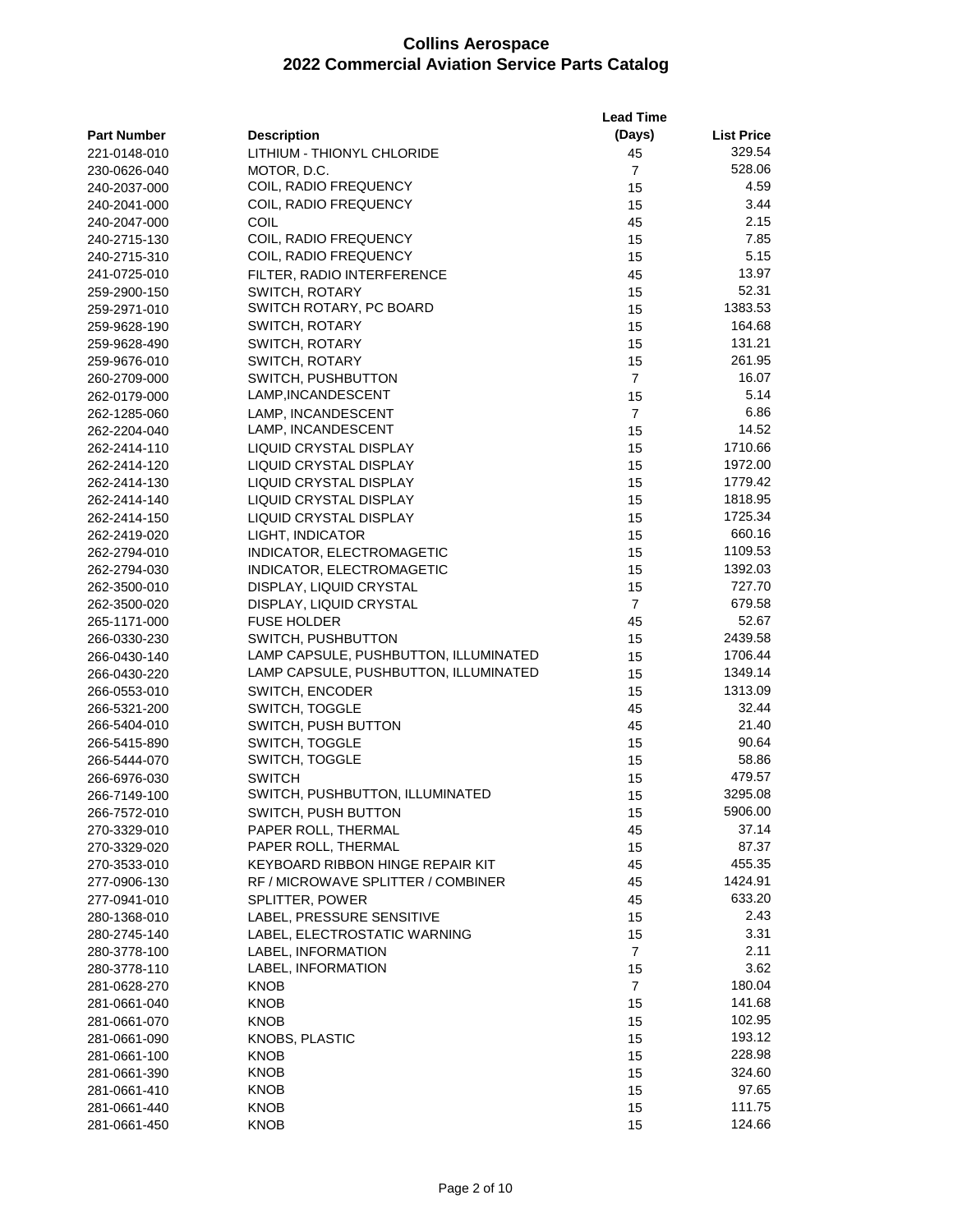|                    |                                 | <b>Lead Time</b> |                   |
|--------------------|---------------------------------|------------------|-------------------|
| <b>Part Number</b> | <b>Description</b>              | (Days)           | <b>List Price</b> |
| 281-0670-020       | KNOB                            | 15               | 120.08            |
| 281-0670-040       | KNOB                            | 15               | 122.42            |
| 281-0673-040       | KNOB                            | 45               | 155.90            |
| 289-7291-010       | CRYSTAL QUARTZ                  | 45               | 1374.40           |
| 306-1851-000       | TERMINAL, FEEDTHRU              | $\overline{7}$   | 3.30              |
| 309-1017-010       | BEARING, BALL                   | 15               | 424.23            |
| 309-1380-030       | <b>BEARING, RADIAL</b>          | 15               | 78.95             |
| 309-1381-010       | <b>BEARING, RADIAL</b>          | 15               | 111.96            |
| 310-0182-010       | WASHER                          | 15               | 2.86              |
| 310-0740-600       | WASHER, FLAT                    | 15               | 1.09              |
| 310-6360-000       | WASHER, FLAT                    | 45               | 2.09              |
| 311-0419-000       | PIN, SPRING                     | 15               | 2.69              |
| 324-1502-000       | <b>SCREW</b>                    | 15               | 4.19              |
| 326-2639-020       | <b>BOLT, MACHINE SPECIAL</b>    | $\overline{7}$   | 69.01             |
| 330-0803-790       | <b>SCREW</b>                    | 45               | 24.52             |
| 330-1719-370       | SCREW, SELF-LOCKING             | 15               | 2.04              |
| 330-2291-000       | SCREW, MACHINE                  | 45               | 1.03              |
| 330-4057-030       | <b>SCREW, MACHINE</b>           | 45               | 1.02              |
| 332-2889-010       | <b>VALVES, PRESSURE RELIEF</b>  | 45               | 948.37            |
| 335-0210-000       | <b>SETSCREW</b>                 | 15               | 12.31             |
| 338-2010-000       | PIN, COTTER                     | $\overline{7}$   | 2.10              |
| 340-0031-000       | RING, RETAINER, EXTERNAL        | 15               | 4.13              |
| 340-1047-220       | SPRING COMPRESSION              | $\overline{7}$   | 6.49              |
| 347-0008-000       | <b>SCREW, MACHINE</b>           | 45               | 1.02              |
| 351-0050-010       | SEMICONDUCTOR DEVICE, COUPLER   | 15               | 118.20            |
| 351-0056-012       | INTEGRATED CIRCUIT              | 15               | 459.69            |
| 351-0761-010       | LINEAR INTEGRATED CIRCUIT       | 45               | 3.85              |
| 351-1285-060       | MICROCIRCUIT, PWM               | 45               | 37.22             |
| 351-1287-010       | OP AMP                          | 15               | 40.77             |
| 351-1392-012       | OPERATIONAL AMPLIFIER           | 15               | 24.57             |
| 351-1448-010       | <b>INTEGRATED CIRCUIT</b>       | 15               | 67.90             |
| 351-1523-030       | <b>LOGIC GATES</b>              | 15               | 11.75             |
| 351-1821-040       | MICROCIRCUIT, DIGITAL           | 15               | 25.14             |
| 351-1821-050       | MICROCIRCUIT, DIGITAL           | 15               | 17.55             |
| 351-1841-020       | <b>DIGITAL LOGIC</b>            | 15               | 18.17             |
| 351-3534-020       | <b>INTERFACE</b>                | 15               | 700.12            |
| 351-3606-160       | <b>INTEGRATED CIRCUIT</b>       | 15               | 202.57            |
| 351-3628-010       | DIGITAL MULTIVIBRATOR           | 15               | 40.23             |
| 351-6747-010       | <b>VOLTAGE REGULATOR</b>        | 15               | 3.84              |
| 351-8236-010       | ANALOG MULTIPLEXER              | 15               | 18.61             |
| 351-8236-030       | ANALOG MULTIPLEXER              | 15               | 38.79             |
| 351-8306-010       | IC, DIGITAL LOGIC               | 15               | 22.99             |
| 351-8479-030       | <b>MILTIVIBRATOR</b>            | 45               | 24.32             |
| 352-0690-020       | <b>TRANSISTOR</b>               | 15               | 12.42             |
| 352-0734-010       | <b>TRANSISTOR</b>               | 15               | 23.08             |
| 352-0925-010       | <b>TRANSISTOR</b>               | 45               | 4.66              |
| 352-8014-010       | <b>SEMICONDUCTOR</b>            | 15               | 658.86            |
| 352-9105-010       | INSULATOR, THERMALLY CONDUCTIVE | 15               | 6.63              |
| 352-9525-000       | <b>INSULATOR</b>                | 15               | 2.16              |
| 352-9605-020       | INSUL / SPACER PAD              | 45               | 1.08              |
| 352-9855-030       | <b>INSULATOR, BUSHING</b>       | 45               | 1.04              |
| 353-1284-010       | DIODE, RECTIFIER                | 15               | 293.31            |
| 353-3262-000       | <b>DIODE</b>                    | $\overline{7}$   | 28.54             |
| 353-3677-012       | <b>SEMICONDUCTOR</b>            | 15               | 66.21             |
| 353-6556-030       | <b>DIODE</b>                    | 15               | 24.88             |
| 353-6558-020       | <b>DIODE</b>                    | 15               | 22.50             |
| 353-6558-040       | <b>DIODE</b>                    | 45               | 24.90             |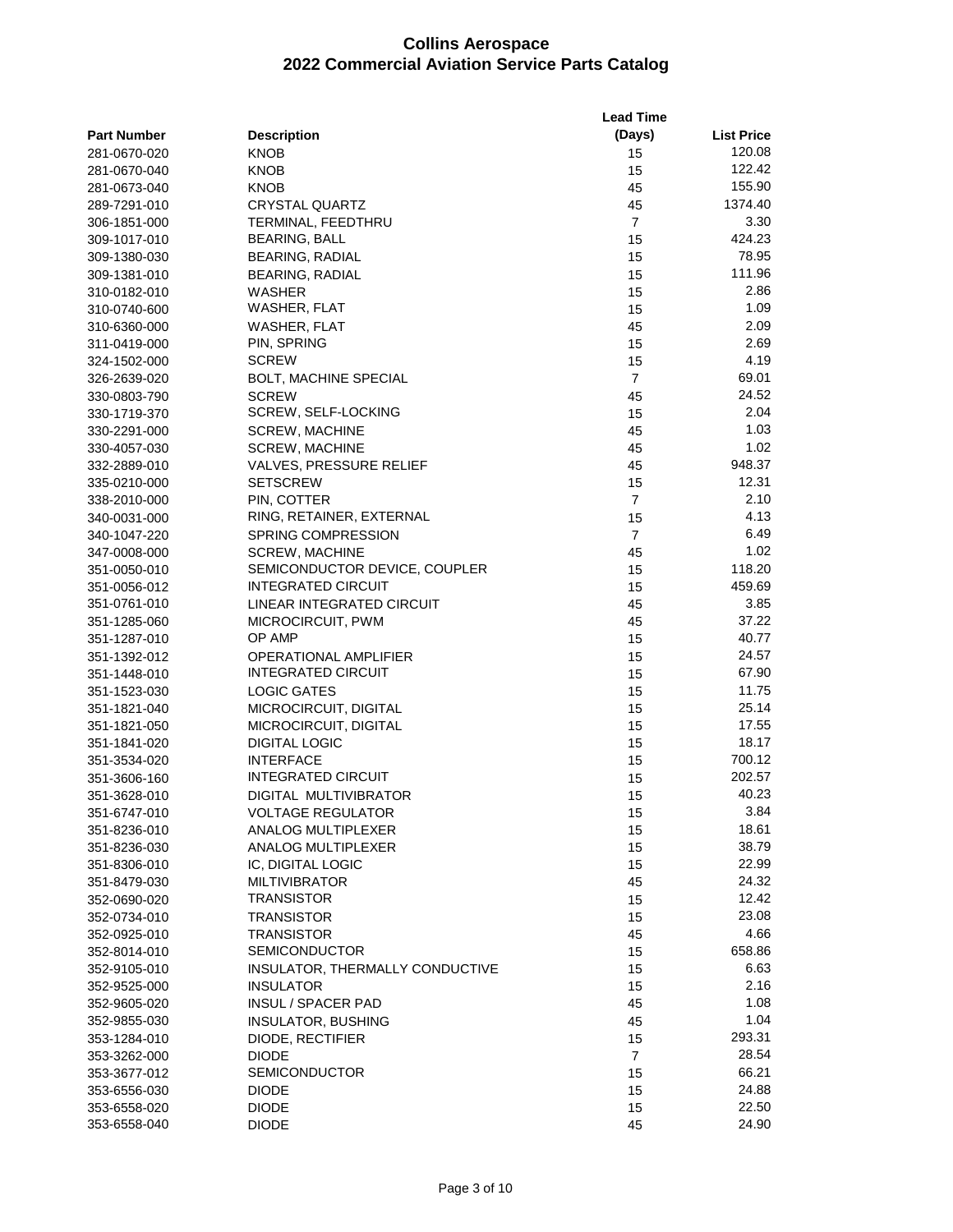|                    |                                   | <b>Lead Time</b> |                   |
|--------------------|-----------------------------------|------------------|-------------------|
| <b>Part Number</b> | <b>Description</b>                | (Days)           | <b>List Price</b> |
| 353-6558-050       | <b>DIODE</b>                      | 15               | 23.86             |
| 353-8135-040       | <b>DIODE</b>                      | 15               | 3.77              |
| 353-8503-300       | <b>DIODE</b>                      | 15               | 29.35             |
| 353-9016-450       | <b>DIODE</b>                      | 15               | 369.11            |
| 355-0510-010       | <b>ISOLATOR COAXIAL</b>           | 45               | 968.97            |
| 355-0528-020       | WAVEGUIDE, PREFORMED FLEXIBLE     | $\overline{7}$   | 2423.98           |
| 357-0008-000       | <b>MATING CONNECTOR</b>           | 15               | 211.51            |
| 357-9664-000       | CONNECTOR, PLUG                   | 45               | 158.35            |
| 359-4078-020       | TOOLS, INSERTION - EXTRACTION     | 45               | 268.46            |
| 359-7602-150       | CAP CONN DUST                     | 15               | 4.05              |
| 359-7602-170       | <b>CAP CONN DUST</b>              | 15               | 2.77              |
| 359-8018-100       | CRIMP TOOL, HAND                  | 15               | 4840.82           |
| 359-8101-120       | CONNECTOR, TOOL                   | 15               | 653.59            |
| 361-0321-060       | PLUG, TIP                         | 15               | 65.55             |
| 370-0033-080       | CONNECTOR, RECEPTACLE             | 45               | 2.17              |
| 370-0056-200       | CONNECTOR, RECEPTACLE, ELECTRICAL | 15               | 18.41             |
| 370-0066-080       | <b>CONNECTOR</b>                  | 45               | 5.95              |
| 370-0083-020       | CONNECTOR, DUST CAP               | 15               | 34.62             |
| 371-8445-100       | CONTACT, TOOLING                  | 15               | 402.53            |
| 372-0033-080       | <b>CONNECTOR</b>                  | 15               | 19.12             |
| 372-0046-010       | <b>CLIP</b>                       | 15               | 2.12              |
| 372-0046-060       | CONNECTOR, PCB                    | 15               | 2.13              |
| 372-0077-250       | <b>CONNECTOR</b>                  | 15               | 49.43             |
| 372-0077-270       | <b>CONNECTOR</b>                  | 15               | 39.88             |
| 372-0771-010       | CONN, ADAPTER                     | 15               | 27.84             |
| 372-2331-160       | CONNECTOR, PCB                    | 45               | 75.19             |
| 372-2334-080       | CONN, PCB                         | 45               | 28.72             |
| 372-2519-360       | CONTACT, ELECTRICAL               | 15               | 228.43            |
| 372-2601-144       | CONTACT, ELECTRICAL               | 45               | 2.09              |
| 372-3392-027       | CONTACT PIN AND SOCKET            | 15               | 4.77              |
| 410-0596-010       | SWITCH, RF TRANSMISSION LINE      | 45               | 9862.41           |
| 410-0596-030       | SWITCH, RF TRANSMISSION LINE      | $\overline{7}$   | 8708.05           |
| 439-4033-000       | WIRE, ELECTRICAL                  | 15               | 2.25              |
| 482-4000-050       | INCLINOMETER ASSEMBLY             | 15               | 6051.38           |
| 503-4970-001       | <b>BRACKET, ANGLE</b>             | 45               | 2.37              |
| 506-5938-003       | <b>WASHER</b>                     | 45               | 13.85             |
| 608236-0001        | CONNECTOR, PLUG                   | 45               | 1.03              |
| 622-5739-002       | MODULE, DIGITAL ENCODER           | 15               | 3284.50           |
| 623-9665-001       | <b>WINDOW TRANSPARENT</b>         | 15               | 54.35             |
| 628-9778-001       | RING, MOUNTING                    | 15               | 1052.73           |
| 629-8323-010       | <b>MOTOR PINNED</b>               | 15               | 8333.92           |
| 629-8622-002       | <b>COVER</b>                      | 15               | 958.79            |
| 634-0024-001       | <b>SCREW</b>                      | 15               | 341.06            |
| 634-1190-001       | TERM BRD                          | 45               | 46.96             |
| 634-7928-001       | <b>CIRCUIT CARD ASSEMBLY</b>      | 45               | 230.67            |
| 641-0400-001       | SENSOR ASSEMBLY                   | 45               | 696.26            |
| 641-8914-001       | PLATE, ELECTRICL EQUIPMENT - PRSD | $\overline{7}$   | 1.03              |
| 641-9032-001       | CABLE ASSEMBLY                    | 15               | 539.12            |
| 641-9087-001       | <b>MIXER ASSEMBLY</b>             | 45               | 4917.75           |
| 641-9809-001       | <b>GUARD THUMBWHEEL</b>           | 15               | 159.90            |
| 642-0511-001       | <b>CIRCUIT CARD ASSEMBLY</b>      | 45               | 361.17            |
| 642-0517-002       | WMA ADAPTER                       | 45               | 192.61            |
| 642-0520-001       | CIRCUIT CARD ASSEMBLY             | 45               | 232.92            |
| 642-4142-002       | <b>CIRCUIT CARD ASSEMBLY</b>      | 45               | 643.20            |
| 642-4342-003       | IF AMPLIFIER                      | 45               | 2107.92           |
| 642-4345-202       | POWER SUPPLY                      | 45               | 5441.94           |
| 642-6163-001       | <b>CLAMP WAVEGUIDE</b>            | $\overline{7}$   | 98.63             |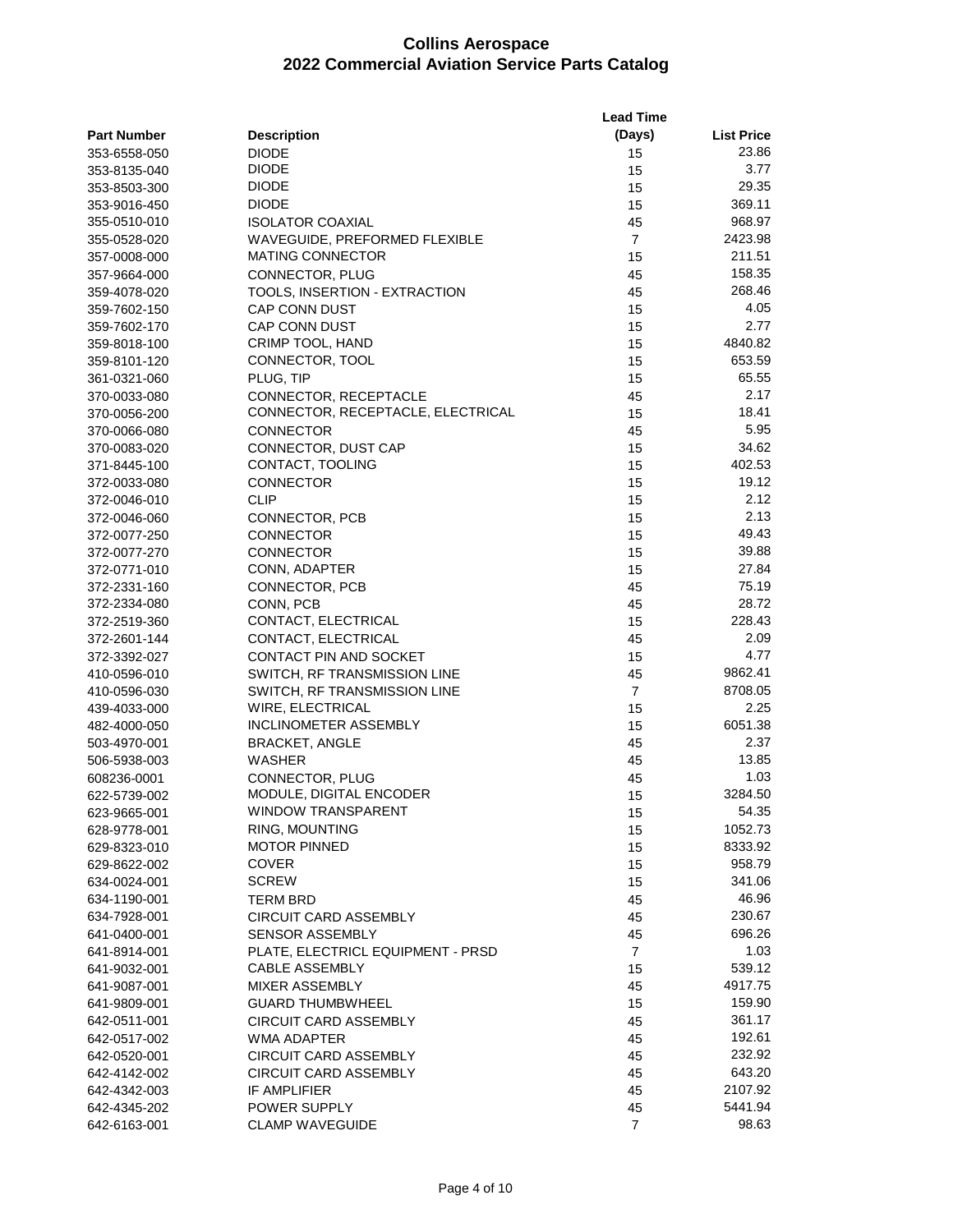|                    |                                                       | <b>Lead Time</b> |                   |  |
|--------------------|-------------------------------------------------------|------------------|-------------------|--|
| <b>Part Number</b> | <b>Description</b>                                    | (Days)           | <b>List Price</b> |  |
| 642-6163-002       | <b>CLAMP WAVEGUIDE</b>                                | 7                | 100.88            |  |
| 642-6512-001       | <b>BLOWER SUB ASSEMBLY</b>                            | 15               | 2945.64           |  |
| 646-3608-004       | <b>SHIM</b>                                           | 45               | 8.59              |  |
| 646-3776-001       | MODULE ASSEMBLY, POWER AMPLIFIER                      | 45               | 7536.82           |  |
| 646-3794-002       | <b>FILTER, LOWPASS</b>                                | 45               | 4411.72           |  |
| 646-4398-001       | WINDOW WAVEGUIDE 880                                  | 15               | 20.68             |  |
| 646-4522-001       | <b>LABEL - CAUTION</b>                                | 45               | 30.03             |  |
| 646-5068-001       | SWITCH GUARD, MODE-SINGLE                             | 15               | 1510.98           |  |
| 646-5157-001       | WASHER                                                | 15               | 10.33             |  |
| 646-5206-001       | KNOB, CONTROL                                         | 15               | 302.29            |  |
| 646-5206-002       | <b>KNOB CONTROL</b>                                   | 15               | 348.70            |  |
| 646-5206-003       | <b>KNOB</b>                                           | 15               | 344.83            |  |
| 646-5218-001       | MODULE, LIGHTING                                      | 15               | 584.64            |  |
| 646-5244-007       | BEZEL, INSTRUMENT - BONDED                            | 15               | 3919.62           |  |
| 646-5291-001       | POWER SUPPLY, SIDE                                    | 15               | 5853.72           |  |
| 646-5329-001       | GEAR, SPUR                                            | $\overline{7}$   | 28.32             |  |
| 646-7543-004       | <b>DISPLAY DRIVER</b>                                 | 15               | 30579.32          |  |
| 646-7550-006       | <b>DISPLAY CONTROLLER</b>                             | 15               | 20566.80          |  |
| 646-7642-001       | <b>CIRCUIT CARD ASSEMBLY</b>                          | 45               | 909.55            |  |
|                    |                                                       | 45               | 935.44            |  |
| 646-7650-003       | <b>INTERCONNECT</b>                                   |                  | 499.43            |  |
| 646-7651-002       | <b>SENSOR BOARD</b>                                   | 45               | 5198.29           |  |
| 646-7675-003       | <b>MAIN AUDIO</b>                                     | 15               |                   |  |
| 647-2119-001       | WASHER, SPECIAL                                       | 15               | 8.34              |  |
| 647-5667-009       | SCREW, MODIFIED                                       | 15               | 28.26             |  |
| 647-5895-001       | SHAFT, DRIVE- ENCODER                                 | 15               | 437.55            |  |
| 647-5899-001       | KNOB BANK ANGLE-PAINTED                               | 15               | 495.74            |  |
| 647-5918-001       | BUTTON PUSH, ACTUATOR - SELECT                        | 15               | 102.04            |  |
| 647-5919-001       | <b>KNOB CONTROL</b>                                   | 15               | 226.33            |  |
| 647-5942-001       | <b>GASKET, PANEL</b>                                  | 15               | 57.80             |  |
| 647-9083-001       | PUSH BUTTON ASSEMBLY                                  | 15               | 156.22            |  |
| 647-9088-002       | GEAR, SPUR                                            | 45               | 516.13            |  |
| 647-9093-001       | <b>GEARSHAFT</b>                                      | 45               | 541.18            |  |
| 651-2137-001       | CONNECTOR, MOD                                        | 15               | 680.99            |  |
| 651-2154-001       | HOLDER, SENSOR                                        | 15               | 26.29             |  |
| 651-2257-004       | <b>KNOB, CONTROL</b>                                  | 15               | 157.01            |  |
| 651-2408-003       | HANDLE, STRAP - ASSEMBLY                              | 45               | 359.30            |  |
| 651-2606-001       | <b>SPLITTER / COMBINER</b>                            | 15               | 306.43            |  |
| 651-2694-001       | WAVEGUIDE, INSERT - RACK CONN                         | 45               | 1450.57           |  |
| 651-2811-001       | CLAMP, WAVEGUIDE                                      | 45               | 21.25             |  |
| 652-5245-001       | CABLE ASSEMBLY, ELEVATION                             | 45               | 715.08            |  |
| 652-5327-002       | ENCODER, OPTICAL - MODIFIED                           | 15               | 5801.75           |  |
| 652-5328-001       | SHAFT, COUPLING - SPEED SELECT                        | 15               | 397.43            |  |
| 652-5421-001       | <b>SCREW. SPECIAL HANDLE</b>                          | 45               | 7.05              |  |
|                    | INTERCONNECT - REAR ASSEMBLY                          | 45               | 2679.66           |  |
| 653-1511-002       |                                                       | 45               | 2074.84           |  |
| 653-1540-001       | INTERCONNECT - REAR ASSEMBLY<br><b>COVER ASSEMBLY</b> |                  | 1094.09           |  |
| 653-1703-002       |                                                       | 45               |                   |  |
| 653-1967-001       | <b>COVER, REAR HIRF</b>                               | $\overline{7}$   | 89.98             |  |
| 653-2461-001       | COVER, LEFT                                           | 45               | 498.47            |  |
| 653-2463-001       | COVER, HIRF MODULE                                    | 45               | 121.63            |  |
| 653-2488-001       | COVER, HIRF MODULE                                    | 45               | 135.35            |  |
| 653-2511-001       | FILTER, RF                                            | 45               | 195.46            |  |
| 653-2518-101       | ELECTRONIC COMPONENT ASSEMBLY                         | 45               | 25495.37          |  |
| 653-2520-001       | <b>SCREW, MODIFIED</b>                                | $\overline{7}$   | 4.47              |  |
| 653-2526-003       | COVER, GLS / MB BOARD                                 | 45               | 714.98            |  |
| 653-2527-003       | COVER, BOARD FWD                                      | 45               | 1176.70           |  |
| 653-2651-001       | FILTER, EMI                                           | 45               | 808.57            |  |
| 653-2652-001       | <b>EMI FILTER ASSEMBLY</b>                            | 45               | 979.31            |  |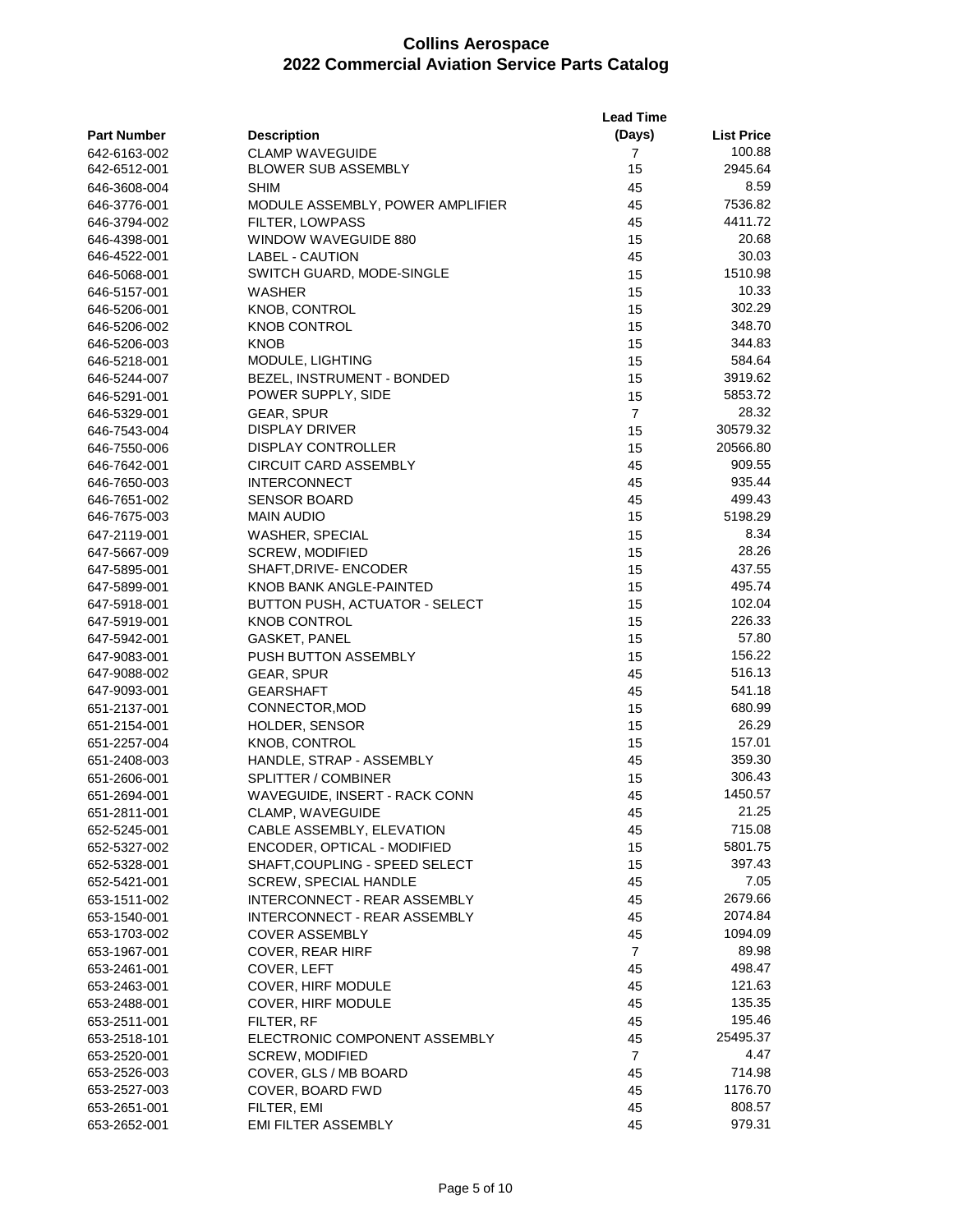|                    |                                    | <b>Lead Time</b> |                   |
|--------------------|------------------------------------|------------------|-------------------|
| <b>Part Number</b> | <b>Description</b>                 | (Days)           | <b>List Price</b> |
| 653-2683-001       | COVER, WRAPAROUND                  | 45               | 378.23            |
| 653-2705-001       | MODULE ASSEMBLY, RECEIVER          | 45               | 7672.68           |
| 653-4165-001       | SYNTHESIZER ASSEMBLY               | 45               | 4095.78           |
| 653-4365-012       | <b>CABLE ASSEMBLY</b>              | 45               | 310.42            |
| 653-4850-050       | COVER, ANTENNA PORT                | 45               | 1479.15           |
| 659-2641-001       | <b>KNOB, CONTROL</b>               | 15               | 240.18            |
| 659-2641-002       | KNOB, CONTROL                      | 15               | 294.97            |
| 659-7880-002       | <b>SCREW, GRAY</b>                 | 15               | 54.65             |
| 659-7921-001       | <b>CABLE</b>                       | 15               | 240.51            |
| 659-8948-001       | SEAL, RUBBER                       | 15               | 20.43             |
| 662-0380-040       | <b>TRANSFORMER</b>                 | 15               | 6237.71           |
| 664-0242-020       | <b>TRANSFORMER</b>                 | 15               | 34.38             |
| 668-0064-010       | <b>INDUCTOR, POWER</b>             | 15               | 2620.25           |
| 676-0098-001       | KNOB, MOD                          | 15               | 422.17            |
| 676-1618-001       | WAVEGUIDE SECTION - ANTENNA INPUT  | 45               | 1552.85           |
| 676-3291-002       | RUBBER PLUG, ANTENNA               | $\overline{7}$   | 2.07              |
| 676-6860-003       | <b>MICROSTEP DRIVER</b>            | 45               | 1313.66           |
| 676-6861-006       | <b>ANTENNA</b>                     | 45               | 808.01            |
| 676-6861-007       | ANTENNA                            | 45               | 816.67            |
| 676-7280-005       | <b>CIRCUIT CARD ASSEMBLY</b>       | 45               | 4135.13           |
| 676-7333-003       | POWER SUPPLY                       | 45               | 2899.27           |
| 676-7351-005       | <b>RF MODULE</b>                   | 45               | 12968.17          |
| 676-7351-107       | <b>RF MODULE</b>                   | 45               | 9188.33           |
| 676-7353-005       | SIGNAL PROCESSOR                   | 45               | 9359.92           |
| 676-7384-005       | <b>RECEIVER</b>                    | 45               | 7856.15           |
| 676-7477-002       | LED BOARD CONVERTED TO ALPHA 4.2.1 | 45               | 133.59            |
| 677-9020-000       | <b>TRANSFORMER</b>                 | 15               | 1737.92           |
| 705-0938-000       | <b>RESISTOR</b>                    | 15               | 2.37              |
| 705-0975-000       | <b>RESISTOR</b>                    | 15               | 2.19              |
| 705-0986-000       | <b>RESISTOR</b>                    | 45               | 1.07              |
| 705-0996-000       | <b>RESISTOR</b>                    | 15               | 1.13              |
| 705-1027-000       | <b>RESISTOR</b>                    | 15               | 2.46              |
| 705-1038-000       | <b>RESISTOR</b>                    | 15               | 2.25              |
| 705-1043-000       | <b>RESISTOR</b>                    | 15               | 2.51              |
| 705-1053-000       | <b>RESISTOR</b>                    | 15               | 2.28              |
| 705-1084-000       | <b>RESISTOR</b>                    | 15               | 2.19              |
| 705-1091-000       | <b>RESISTOR</b>                    | 15               | 2.23              |
| 705-1098-000       | <b>RESISTOR</b>                    | 15               | 2.51              |
| 705-1101-000       | <b>RESISTOR</b>                    | 15               | 2.14              |
| 705-1111-000       | <b>RESISTOR</b>                    | 15               | 2.31              |
| 705-1454-390       | <b>RESISTOR</b>                    | 15               | 3.14              |
| 705-1468-080       | <b>RESISTOR</b>                    | 15               | 3.17              |
| 705-3519-040       | <b>RESISTOR</b>                    | 15               | 4.09              |
| 705-3519-080       | <b>RESISTOR</b>                    | 15               | 3.45              |
| 705-3519-400       | <b>RESISTOR</b>                    | 15               | 4.18              |
| 705-3519-540       | <b>RESISTOR</b>                    | 45               | 2.24              |
| 705-3519-570       | <b>RESISTOR</b>                    | 15               | 3.11              |
| 705-3519-780       | <b>RESISTOR</b>                    | 45               | 2.15              |
| 705-3520-010       | <b>RESISTOR</b>                    | 45               | 2.15              |
| 705-3525-370       | <b>RESISTOR</b>                    | 15               | 15.29             |
| 705-3538-450       | <b>RESISTOR</b>                    | 15               | 2.28              |
| 705-3600-440       | <b>RESISTOR</b>                    | 15               | 2.30              |
| 705-3600-850       | <b>RESISTOR</b>                    | 15               | 2.46              |
| 705-3604-090       | <b>RESISTOR</b>                    | 15               | 2.18              |
| 705-3605-140       | <b>RESISTOR</b>                    | 15               | 2.27              |
| 705-3605-160       | <b>RESISTOR</b><br><b>RESISTOR</b> | 15               | 2.29<br>2.36      |
| 705-3605-180       |                                    | 15               |                   |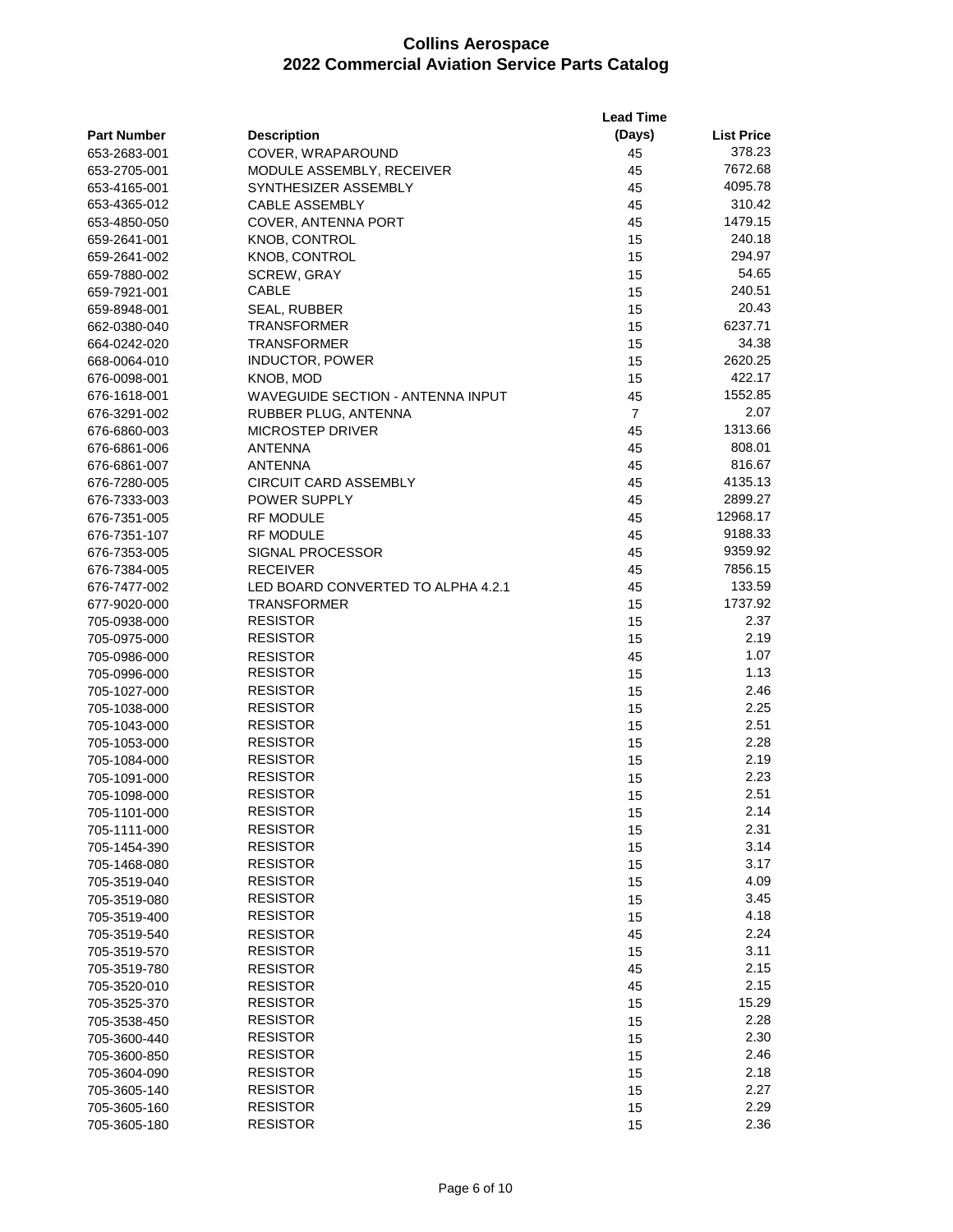|                    |                                  | <b>Lead Time</b> |                   |
|--------------------|----------------------------------|------------------|-------------------|
| <b>Part Number</b> | <b>Description</b>               | (Days)           | <b>List Price</b> |
| 705-3605-320       | <b>RESISTOR</b>                  | 15               | 2.29              |
| 705-3605-390       | <b>RESISTOR</b>                  | 15               | 2.14              |
| 705-3605-610       | <b>RESISTOR</b>                  | 15               | 2.17              |
| 705-3605-630       | <b>RESISTOR</b>                  | 15               | 2.46              |
| 705-3605-640       | <b>RESISTOR</b>                  | 15               | 2.34              |
| 705-3605-680       | <b>RESISTOR</b>                  | 15               | 2.38              |
| 705-3605-760       | <b>RESISTOR</b>                  | 15               | 2.21              |
| 705-3605-870       | <b>RESISTOR</b>                  | 15               | 2.22              |
| 705-6554-000       | <b>RESISTOR</b>                  | 15               | 2.39              |
| 705-6718-000       | <b>RESISTOR</b>                  | 15               | 5.31              |
| 705-6740-000       | <b>RESISTOR</b>                  | 15               | 2.25              |
| 705-7000-000       | <b>RESISTOR</b>                  | 45               | 1.07              |
| 724-0639-030       | <b>RESISTOR</b>                  | 15               | 4.71              |
| 724-0639-170       | <b>RESISTOR</b>                  | 15               | 2.95              |
| 724-0641-310       | <b>RESISTOR</b>                  | 15               | 2.25              |
| 724-0650-230       | <b>RESISTOR</b>                  | 15               | 11.10             |
| 747-2167-010       | <b>RESISTOR</b>                  | 15               | 6.57              |
| 747-2178-310       | <b>RESISTOR</b>                  | 15               | 10.78             |
| 747-5320-000       | <b>RESISTOR</b>                  | 15               | 2.71              |
| 747-5378-000       | <b>RESISTOR</b>                  | 15               | 2.87              |
| 747-5391-000       | <b>RESISTOR</b>                  | 15               | 3.79              |
| 747-5400-000       | <b>RESISTOR</b>                  | 45               | 2.97              |
| 747-5483-000       | <b>RESISTOR</b>                  | 15               | 3.27              |
| 754-0370-002       | PANEL, ILLUMINATED               | 15               | 5652.52           |
| 754-0505-001       | PANEL, ILLUMINATED               | 15               | 4592.37           |
| 772-8796-001       | <b>HOUSING SPRING</b>            | 15               | 720.83            |
| 777-2845-001       | <b>SPRING CUP</b>                | 15               | 125.76            |
| 779-3382-001       | <b>RACK</b>                      | 15               | 535.35            |
| 780-A0484          | RF/MICROWAVE ANTENNA             | 15               | 1234.56           |
| 799-0171-010       | <b>DELAY LINE</b>                | 45               | 3000.23           |
| 827-0339-001       | <b>GASKET</b>                    | 45               | 2.15              |
| 827-2583-002       | <b>PUSH BUTTON</b>               | 15               | 146.13            |
| 827-2774-003       | <b>RF ASSEMBLY</b>               | 45               | 21424.25          |
| 827-3294-002       | RIBBON CABLE ASSEMBLY            | 45               | 109.48            |
| 827-3294-007       | RIBBON CABLE ASSEMBLY            | 45               | 103.01            |
| 827-3306-001       | DUPLEXER / MONITOR ASSEMBLY      | 45               | 6138.69           |
| 827-3319-002       | PRE AMPLIFIER SUB ASSEMBLY       | 45               | 4576.24           |
| 827-3350-003       | MODULE ASSEMBLY, MULTIPLIER      | 45               | 13153.17          |
| 827-3453-001       | POWER SUPPLY, HIGH VOLTAGE       | 15               | 20383.25          |
| 827-4668-012       | COVER, SIDE-TEST                 | 45               | 74.95             |
| 827-4668-014       | COVER, SHIELD- PWR               | 45               | 262.19            |
| 827-4668-025       | STAND-OFF, MALE/FEMALE           | 45               | 13.08             |
| 827-4668-033       | COVER, SIDE, RIGHT               | 45               | 5252.45           |
| 827-4668-034       | COVER, SIDE, LEFT                | 45               | 6765.83           |
| 827-4668-035       | COVER, EMI FILTER                | 45               | 67.52             |
| 827-4668-036       | PANEL, FRONT                     | 45               | 465.64            |
| 827-4668-037       | COVER, BOTTOM                    | 45               | 49.31             |
| 827-4668-040       | COVER, TOP                       | 45               | 187.82            |
| 827-4668-065       | REAR INTERCONNECT ASSEMBLY       | 45               | 11397.16          |
| 827-4668-106       | ETHERNET SWITCH UNIT SUBASSEMBLY | 45               | 44501.77          |
| 828-0066-004       | <b>NTERCONNECT</b>               | 45               | 4694.79           |
| 828-0076-004       | <b>CIRCUIT CARD ASSEMBLY</b>     | 45               | 2523.79           |
| 828-0140-002       | <b>INTERCONNECT BOARD</b>        | 45               | 484.64            |
| 828-0171-007       | SAMPLER BOARD                    | 45               | 3722.36           |
| 828-0471-802       | SAMPLER BOARD                    | 45               | 8264.53           |
| 828-0503-003       | <b>AUDIO INTERFACE</b>           | 45               | 7443.30           |
| 828-0507-004       | LOW PASS FILTER 2                | 45               | 9890.44           |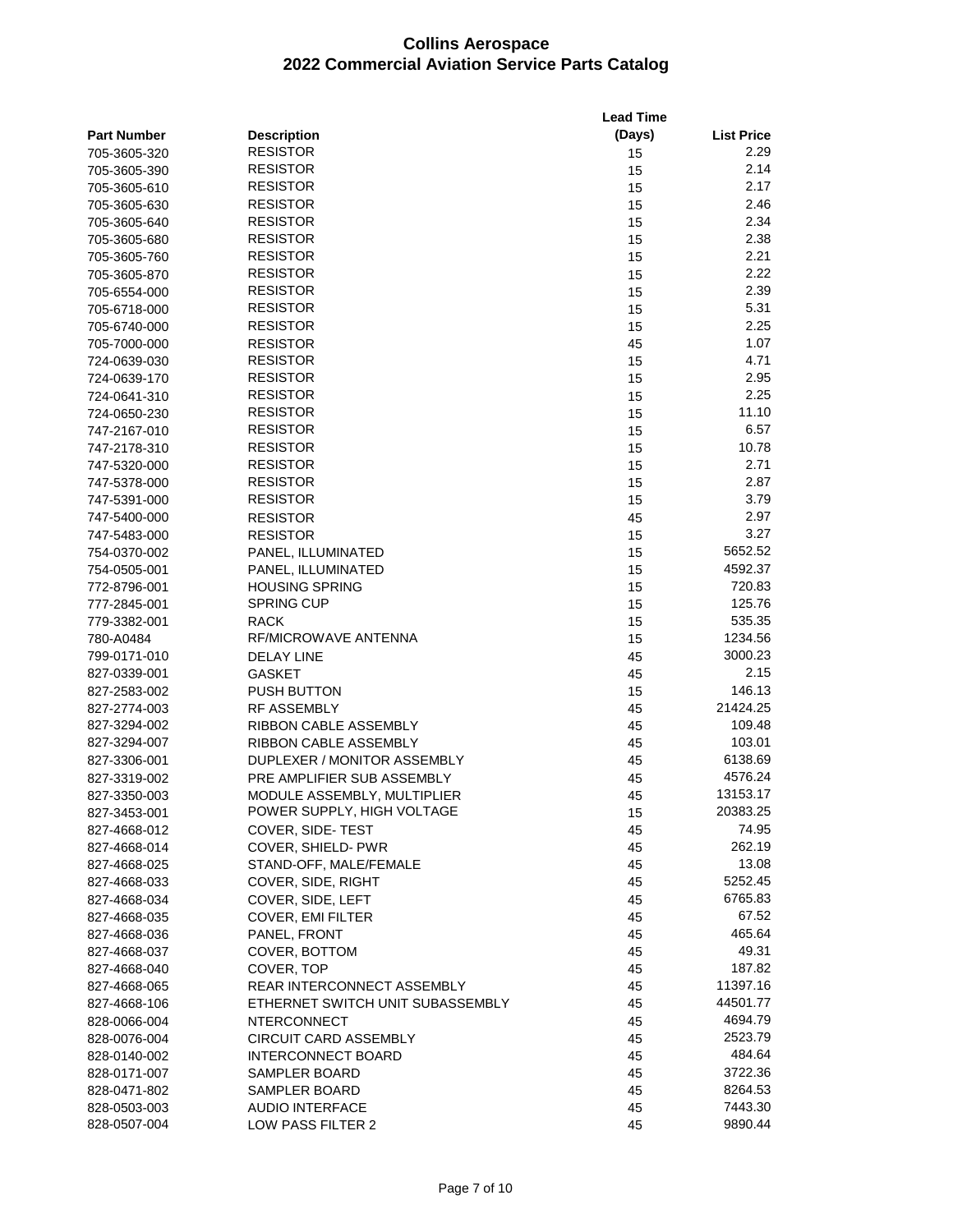|                    |                                  | <b>Lead Time</b> |                   |
|--------------------|----------------------------------|------------------|-------------------|
| <b>Part Number</b> | <b>Description</b>               | (Days)           | <b>List Price</b> |
| 828-0555-004       | I/O CONTROLLER / MEMORY          | 15               | 5372.17           |
| 828-0556-002       | I/O                              | 15               | 13655.37          |
| 828-0560-001       | <b>CCA, VOLTAGE REGULATOR</b>    | 45               | 3089.72           |
| 828-0676-201       | SYSTEM PROCESSOR / POWER SUP     | 45               | 5319.53           |
| 828-0680-003       | POWER SUPPLY                     | 45               | 5999.26           |
| 828-0931-007       | <b>POWER SUPPLY</b>              | 45               | 8311.45           |
| 828-1056-002       | A1A1 FRONT INTERC                | 15               | 4793.49           |
| 828-1066-004       | ENGAGE / L288WARN                | 15               | 4679.28           |
| 828-1121-002       | POWER SUPPLY                     | 45               | 2708.97           |
| 828-1192-001       | ARIES/UART                       | 15               | 436.35            |
| 828-1380-002       | VDL SERIAL DATA GENERATOR        | 45               | 4482.39           |
| 828-1402-003       | CIRCUIT CARD ASSEMBLY, ETHERNET  | 45               | 15392.55          |
| 828-1403-002       | POWER SUPPLY MODULE              | 45               | 3230.38           |
| 828-1406-001       | <b>EMI FILTER MODULE</b>         | 45               | 922.25            |
| 828-1436-004       | <b>VHF RF</b>                    | 45               | 10250.69          |
| 828-1437-004       | CIRCUIT CARD ASSEMBLY            | 45               | 15859.67          |
| 828-1525-120       | HFS-900D BLOWER CONTROL          | 45               | 7074.11           |
| 828-1685-002       | FILTER ADAPTER                   | 45               | 1871.56           |
| 828-1709-003       | <b>EMI FILTER</b>                | 45               | 630.09            |
| 828-2946-001       | FORWARD POWER SUPPLY AC          | 45               | 1377.99           |
| 828-2947-002       | <b>POWER SUPPLY</b>              | 45               | 1689.24           |
| 828-3548-020       | BABY BOARD                       | 15               | 154.90            |
| 829-0438-007       | PLATE, IDENTIFICATION            | 45               | 26.82             |
| 830-0406-001       | GASKET, ANTENNA                  | $\overline{7}$   | 17.58             |
| 830-3202-010       | <b>KNOB ASSEMBLY</b>             | 15               | 706.87            |
| 830-3203-030       | KNOB, CNTRL - ALT IND            | 15               | 480.68            |
| 830-3203-040       | KNOB, CNTRL - HDG IND            | 15               | 423.96            |
| 830-3369-001       | PUSH BUTTON, SELECT - DIRECT IND | 15               | 53.10             |
| 830-3377-020       | KNOB, CONTROL - SPD IND          | 15               | 312.83            |
| 830-3377-030       | KNOB, CNTRL - ALT IND            | 15               | 460.11            |
| 830-3377-040       | KNOB, CNTRL - CRS IND            | 15               | 369.43            |
| 830-3377-050       | KNOB, CNTRL - SPD IND            | 15               | 412.73            |
| 830-3377-060       | KNOB, CNTRL - ALT IND            | 15               | 405.52            |
| 830-6066-001       | <b>KNOB, CONTROL</b>             | 15               | 338.11            |
| 830-6066-002       | KNOB, CONTROL                    | 15               | 293.76            |
| 830-7101-003       | <b>INTERCONNECT ASSEMBLY</b>     | 45               | 10700.94          |
| 830-7161-003       | <b>CURSOR CONTROL UNIT</b>       | 15               | 17231.48          |
| 830-7348-001       | BUSHING, SHOULDERED - INSULATED  | 15               | 24.48             |
| 830-7529-039       | DIFFUSER, LCD                    | 15               | 112.04            |
| 830-8723-001       | ENCODER ASSEMBLY, CABLED         | 15               | 1965.10           |
| 831-3689-013       | PROGRAMMED ASSEMBLY              | 45               | 3447.52           |
| 831-3692-010       | PROGRAMMED ASSEMBLY              | 45               | 2883.93           |
| 831-4494-004       | <b>INTEGRATED CIRCUIT</b>        | 45               | 362.93            |
| 831-5171-120       | PROGRAMMED ASSEMBLY              | 45               | 9211.36           |
| 831-8976-862       | CD ROM                           | 45               | 4732.81           |
| 831-8978-863       | CD ROM                           | 45               | 5039.88           |
| 831-9019-002       | MICROCIRCUIT, MODIFIED           | $\overline{7}$   | 4884.33           |
| 833-6049-460       | <b>RESISTOR</b>                  | 15               | 22.92             |
| 833-6050-690       | <b>RESISTOR</b>                  | 15               | 5.19              |
| 833-6051-710       | <b>RESISTOR</b>                  | 15               | 3.74              |
| 833-9017-010       | ATTENUATOR                       | 15               | 267.95            |
| 834-0500-050       | <b>CAPACITOR</b>                 | 15               | 17.11             |
| 834-0500-070       | <b>CAPACITOR</b>                 | 15               | 5.40              |
| 834-0500-090       | <b>CAPACITOR</b>                 | 15               | 7.83              |
| 834-0502-050       | <b>CAPACITOR</b>                 | $\overline{7}$   | 4.34              |
| 834-0502-060       | <b>CAPACITOR</b>                 | 45               | 4.68              |
| 834-0502-090       | CAPACITOR                        | 15               | 6.78              |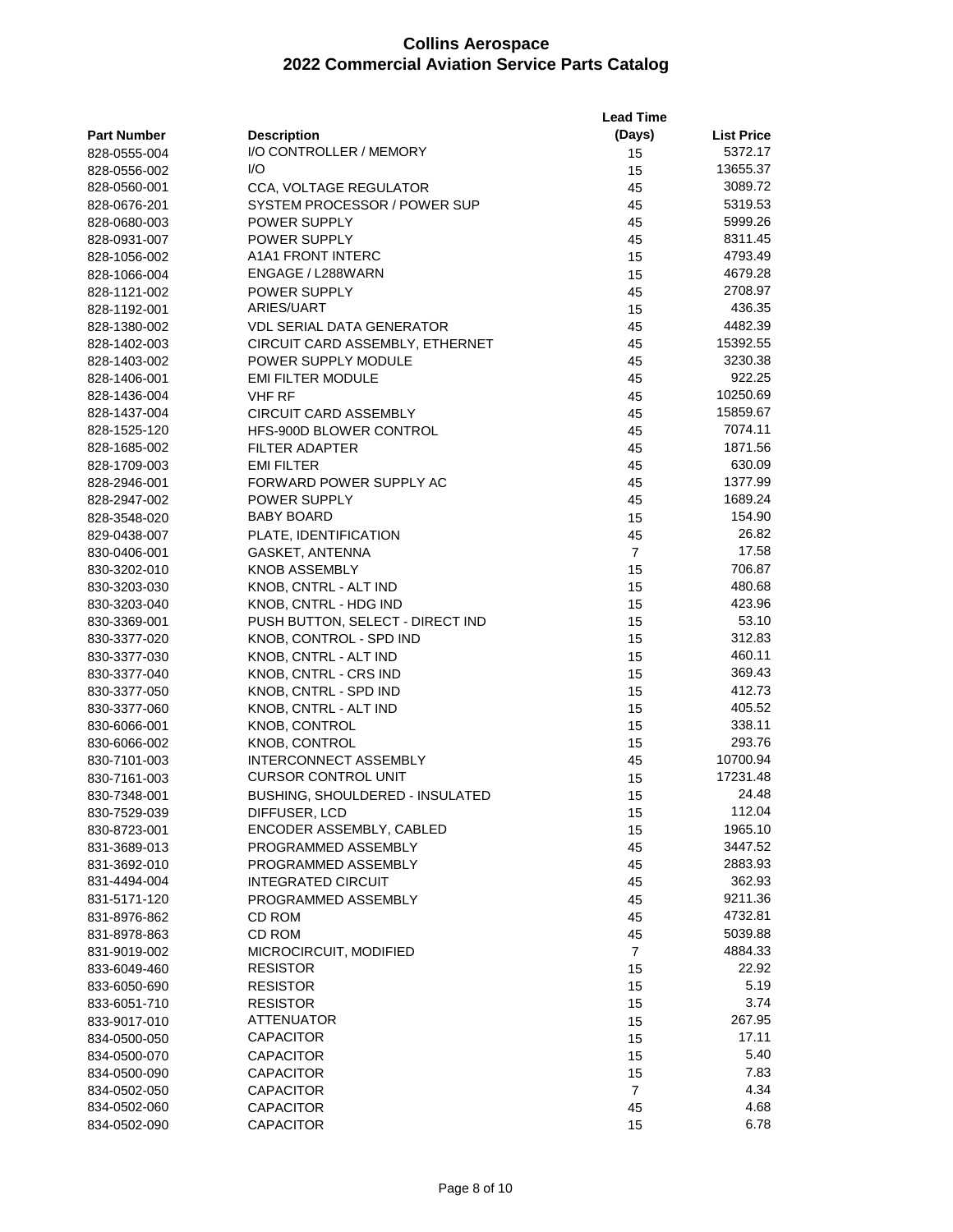|                    |                             | <b>Lead Time</b> |                   |  |
|--------------------|-----------------------------|------------------|-------------------|--|
| <b>Part Number</b> | <b>Description</b>          | (Days)           | <b>List Price</b> |  |
| 834-0502-190       | <b>CAPACITOR</b>            | 15               | 11.53             |  |
| 834-1002-220       | <b>CAPACITOR</b>            | 15               | 10.29             |  |
| 834-1037-740       | <b>CAPACITOR</b>            | 15               | 2.12              |  |
| 835-0100-070       | LINEAR, DUAL MOSFET DRIVER  | 15               | 87.56             |  |
| 835-0131-020       | MULTIPLEXER OR SWITCH       | 45               | 37.61             |  |
| 835-0206-010       | IC, LINEAR                  | 15               | 102.19            |  |
| 835-0301-021       | LINEAR, LINE DRIVER         | 15               | 297.16            |  |
| 835-1682-010       | IC, FREQUENCY SYNTHESIS     | 15               | 110.27            |  |
| 835-5043-010       | ASIC, DIGITAL               | 15               | 66.55             |  |
| 835-6046-020       | LOGIC IC, GATE              | 15               | 6.11              |  |
| 837-0034-030       | <b>SWITCH</b>               | 15               | 1464.59           |  |
| 837-0034-060       | SWITCH, PUSH BUTTON         | 15               | 1355.71           |  |
| 837-0034-090       | SWITCH, PUSH BUTTON         | 15               | 1787.11           |  |
| 837-0034-100       | SWITCH, PUSH BUTTON         | 15               | 1792.39           |  |
| 837-0034-150       | SWITCH, PUSH BUTTON         | 15               | 1796.21           |  |
| 837-0034-160       | SWITCH, PUSHBUTTON          | 15               | 2333.25           |  |
| 837-0034-200       | SWITCH, PUSHBUTTON          | 15               | 3186.73           |  |
| 837-0034-220       | SWITCH, PUSHBUTTON          | 15               | 2059.81           |  |
| 837-0034-260       | SWITCH, PUSHBUTTON          | 15               | 2553.12           |  |
| 837-0034-270       | SWITCH, PUSHBUTTON          | 15               | 2068.18           |  |
| 837-0034-420       | <b>SWITCH</b>               | 15               | 2661.09           |  |
| 837-0035-030       | LENS                        | 15               | 1177.99           |  |
| 837-0035-100       | LENS                        | 15               | 1172.83           |  |
| 837-1000-200       |                             | 45               | 85.69             |  |
|                    | SWITCH, TOGGLE              |                  | 1612.31           |  |
| 837-2001-010       | SWITCH, ROTARY              | 15               | 1140.28           |  |
| 837-2001-040       | SWITCH, ROTARY              | 15               |                   |  |
| 837-2001-090       | SWITCH, ROTARY              | 15               | 2075.14           |  |
| 837-2001-100       | SWITCH, ROTARY              | 15               | 2782.88           |  |
| 837-2001-120       | SWITCH, ROTARY              | 15               | 4430.36           |  |
| 837-2001-130       | SWITCH, ROTARY              | 15               | 1140.72           |  |
| 837-2001-190       | <b>SWITCH, ROTARY</b>       | 15               | 825.70            |  |
| 837-2008-080       | OPTICAL ENCODER & SWITCH    | 15               | 1132.46           |  |
| 837-2008-090       | OPTICAL ENCODER & SWITCH    | 15               | 962.52            |  |
| 837-2008-100       | OPTICAL ENCODER & SWITCH    | 15               | 1315.82           |  |
| 837-7037-010       | ELECTROMECHANICAL RELAY     | 15               | 12701.43          |  |
| 837-9001-060       | <b>FUSE - SLOW BLOW</b>     | 45               | 3.59              |  |
| 838-7009-150       | LABELS, NAMEPLATES AND TAGS | 15               | 32.81             |  |
| 838-7020-010       | LABEL, CAUTION              | 15               | 2.49              |  |
| 838-7051-010       | MARKER, IDENTIFICATION      | 15               | 38.68             |  |
| 838-9004-190       | LINER, PLASTIC              | 15               | 3.71              |  |
| 840-8012-010       | <b>HIGH VOLT MULTIPLIER</b> | 15               | 393.47            |  |
| 840-8013-010       | <b>DIODE</b>                | 15               | 409.33            |  |
| 840-8015-010       | HIGH VOLT MULTIPLIER        | 15               | 590.99            |  |
| 841-0001-020       | GASKET                      | 15               | 36.85             |  |
| 841-0001-030       | <b>GASKET</b>               | 15               | 18.81             |  |
| 841-0004-030       | O-RING, GASKET              | 15               | 44.73             |  |
| 841-0004-040       | <b>GASKET, CIRCULAR</b>     | 15               | 99.83             |  |
| 841-0005-020       | GASKET, CIRCULAR            | 15               | 176.34            |  |
| 841-7000-020       | KNOBS, PLASTIC              | 15               | 176.89            |  |
| 841-7004-040       | <b>KNOBS, PLASTIC</b>       | 15               | 122.58            |  |
| 841-7018-010       | DUST, CAP                   | 15               | 134.17            |  |
| 841-7019-010       | KNOB, CONCENTRIC            | 7                | 93.62             |  |
| 843-0031-011       | <b>TRANSISTOR</b>           | $\overline{7}$   | 63.63             |  |
| 843-1011-040       | <b>TRANSISTOR</b>           | 15               | 71.21             |  |
| 843-1011-050       | TRANSISTOR, PHOTO           | $\overline{7}$   | 29.50             |  |
| 843-2011-010       | <b>TRANSISTOR</b>           | 15               | 16.29             |  |
| 843-5024-010       | <b>TRANSISTOR</b>           | 15               | 4.20              |  |